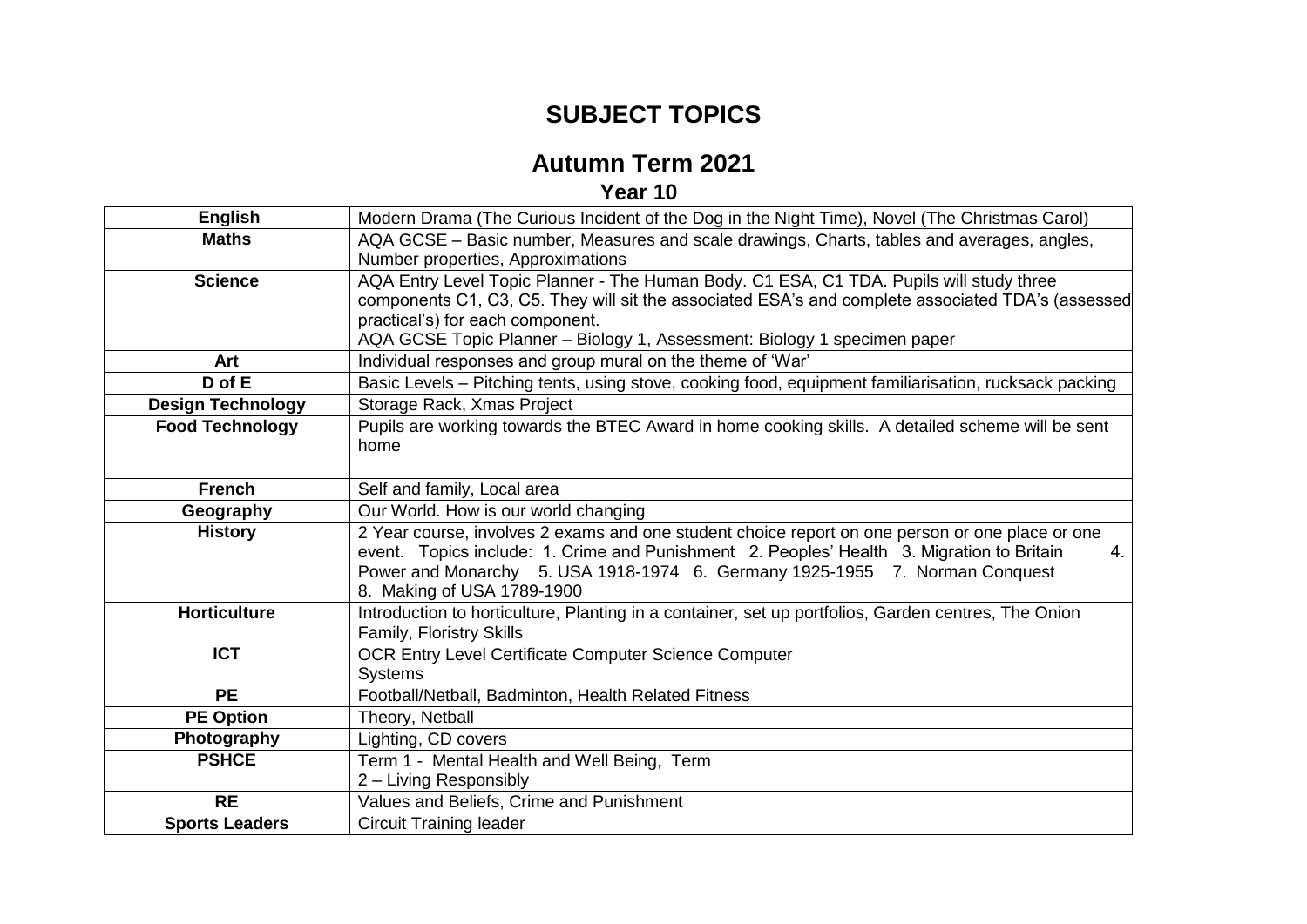### **SUBJECT TOPICS**

#### **Spring Term 2022**

Year 10

| <b>English</b>           | Shakespeare (Macbeth/Romeo & Juliet), Poetry (Power and Conflict)                                                                                                                                                   |
|--------------------------|---------------------------------------------------------------------------------------------------------------------------------------------------------------------------------------------------------------------|
| <b>Maths</b>             | GCSE - Number approximations, Decimals and Fractions, Algebra - Linear graphs, Expressions and<br>Formulae                                                                                                          |
| <b>Science</b>           | AQA Entry Level Topic Planner - Elements, Mixtures & Compounds leading to C3 ESA and C3 TDA<br>(As explained in Autumn Term topics)<br>AQA GCSE Topic Planner - Chemistry 1, Assessment: Chemistry 1 Specimen Paper |
| Art                      | Individual responses and group mural on the theme of 'War'                                                                                                                                                          |
| D of E                   | Basic Levels- Navigation work, map reading, route planning, compass skills, contour lines, grid<br>references                                                                                                       |
| <b>Design Technology</b> | Bird House, Metalcraft Project – design and make hanging basket                                                                                                                                                     |
| <b>Food Technology</b>   | The pupils are working towards the BTEC award in Home Cooking skills and food<br>preparation and nutrition                                                                                                          |
| <b>French</b>            | Health and Sport                                                                                                                                                                                                    |
| Geography                | Destructive World - How do Tectonic Plates shape our world                                                                                                                                                          |
| <b>History</b>           | As Autumn Term                                                                                                                                                                                                      |
| <b>Horticulture</b>      | Floristry Skills (continued), Using and maintaining garden tools, Winter maintenance jobs                                                                                                                           |
| <b>ICT</b>               | Computer Science Option - Identify a range of operating systems and why they are needed.                                                                                                                            |
| <b>PE</b>                | Handball, Health Related Fitness, Table Tennis, Uni Hoc                                                                                                                                                             |
| <b>PE Option</b>         | Theory, Table Tennis                                                                                                                                                                                                |
| Photography              | <b>Self Portraits</b>                                                                                                                                                                                               |
| <b>PSHCE</b>             | Living in the wider world $-$ Careers<br>Living in the wider world $-$ being a good citizen                                                                                                                         |
| <b>RE</b>                | Human Rights and Attitudes to animals                                                                                                                                                                               |
| <b>Sports Leaders</b>    | <b>Personal Trainer</b>                                                                                                                                                                                             |